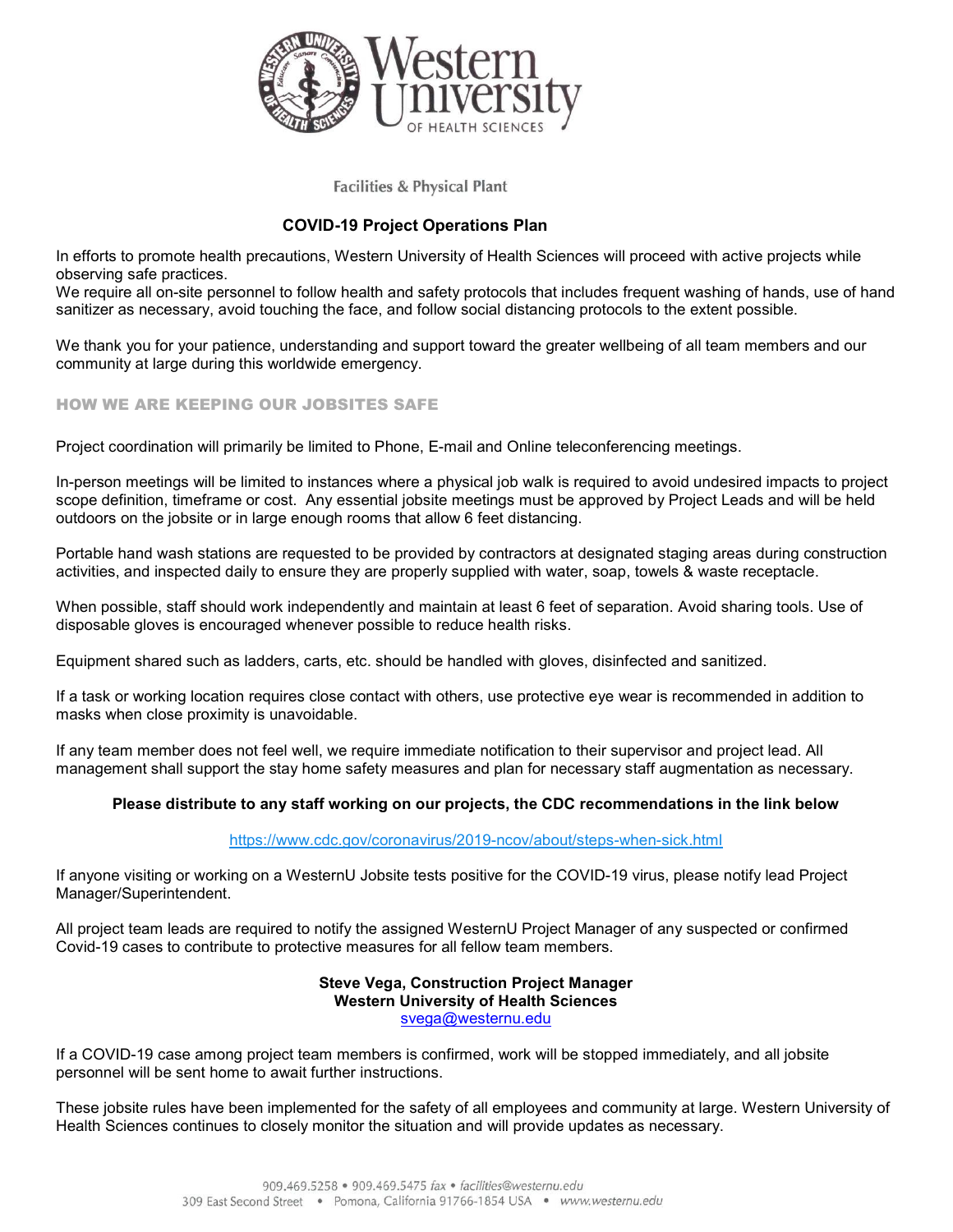

# Complete Screening Survey

If you don't have a QR code reader on your phone, please visit **https://covid.westernu.edu/** 



**GREEN** survey result = clear to go on campus **RED** survey result = do not go to campus